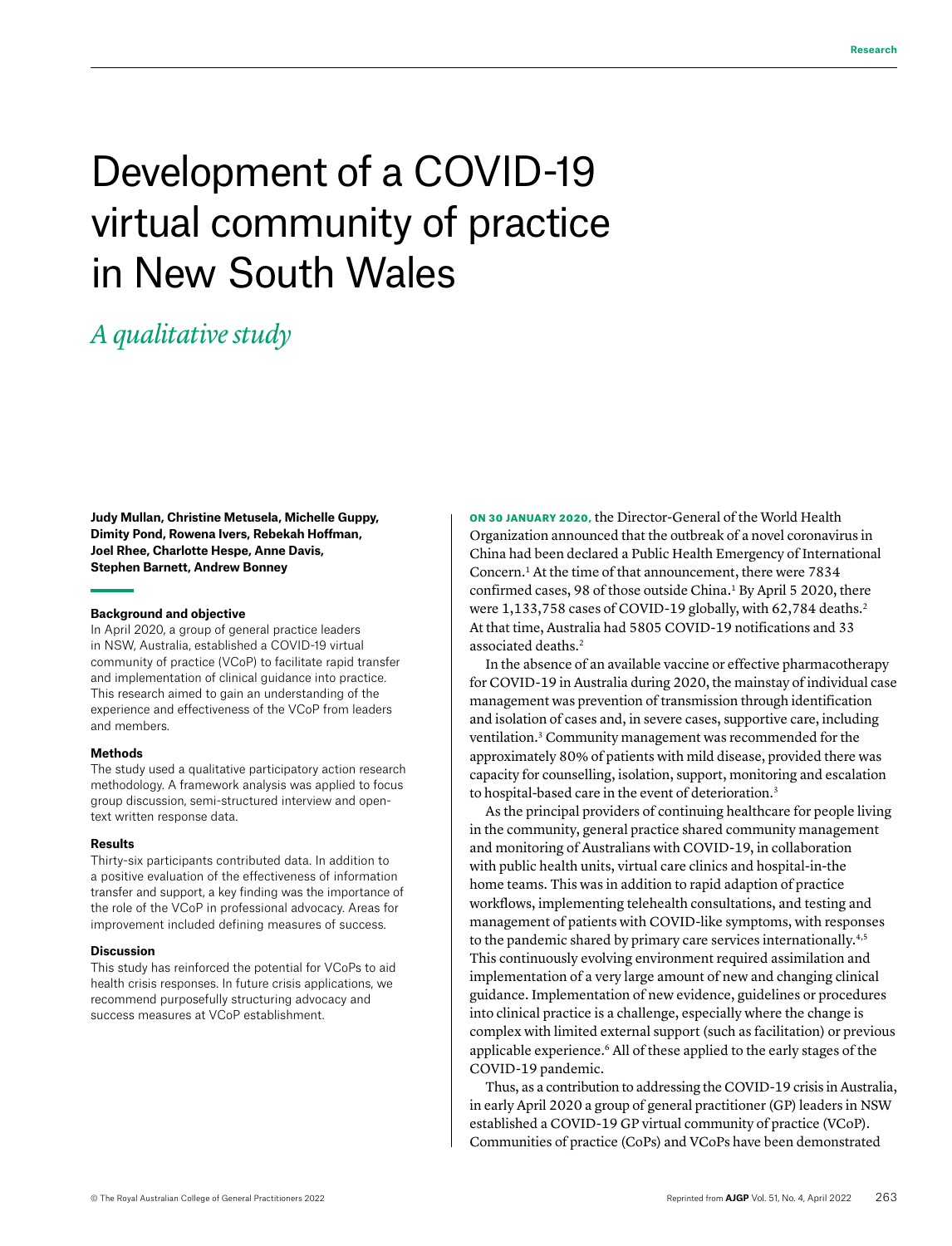to be effective in improving processes and outcomes in education, industry and healthcare.7 CoPs are defined as 'groups of people who share a concern or a passion for something they do and learn how to do it better as they interact regularly'.8

When a CoP is constructed primarily (although not exclusively) through internetbased interaction, it is termed a VCoP.<sup>7</sup> The goal of the COVID-19 GP VCoP was to facilitate rapid implementation of the necessary changes in general practices through widespread sharing of knowledge (know-what) and experience of the application of that knowledge in practice (know-how). The VCoP leadership collectively initiated the process and provided a position statement concerning the role of general practice within the health system's COVID-19 efforts. The VCoP was conceptualised as a network of networks of GP and general practices (or community of communities) to establish widespread communication channels. A tiered structure was used to facilitate movement of information from centralised authorities out to local networks, and just as importantly, sharing of experience concerning guideline and policy application among the VCoP members. This shared experience provided feedback 'up the chain' in real time to inform government policy and guideline development by central authorities, including having a voice in the politics of the health system. Figure 1 represents the COVID-19 GP VCoP structure.

The aim of the research presented in this article was to gain an understanding of the experience and effectiveness of the COVID-19 GP VCoP from the perspectives of both VCoP leaders and members. We also sought to identify major challenges, important barriers and facilitators, and key learnings for improvement to assist policymakers and clinicians dealing with a disaster or pandemic in the future.

# **Methods**

Participatory action research (PAR) methodology provided an ideal platform to address the study aim and was embedded in the VCoP design.<sup>9</sup> The overall structure

of the project involved data collection, analysis, feedback and response. The leaders of the VCoP were involved as part of the research development process. They also reflected on and responded to member feedback, web-usage data and focus group discussion (FGD) findings, and suggested actions in response to any issues raised (Table 1).

# **Context and recruitment**

The VCoP leaders and members were distributed across metropolitan, regional and rural areas in NSW and the ACT. As the key informants for the research, VCoP leaders and members were invited to participate in FGDs or a survey by email from the research officer on the project team. A web-based survey with the FGD questions (Step 2) enabled participants to be involved in the study by written responses. All FGD participants returned signed consent forms, while completion of the survey implied tacit consent.

# **Data collection**

Data were collected between June and October 2020. VCoP members participated in one FGD, while the leaders participated in two (one at the beginning and the second at the end of the project in response to member data). Participants who could not attend a member FGD were offered individual interviews. Surveys captured perspectives from further VCoP members with open-ended survey questions based on the FGD guide (Table 1). All FGDs were by videoconference on the Zoom platform, and interviews were by telephone. FGDs and interviews were digitally recorded and transcribed verbatim by a professional transcriptionist. All participants were allocated pseudonyms, differentiating leader FGDs, member FGDs, and interview or survey respondents.

### **Analysis**

Framework analysis was used to analyse the data, using the VCoP framework developed by Barnett et al. to code the data under the following headings: objectives and goals, champion and support, facilitation, a broad church, supportive environment, technology and community, measurement benchmarking and feedback.<sup>7,10</sup>

Five members of the research team individually coded two FGD transcripts. The rest of the data were coded by two members of the research team. The coding process and subsequent themes were refined by re-reading, group discussion and consensus within the research analysis team in an iterative fashion. The dataset was coded using NVivo 12. We engaged reflexively throughout the research process, and were aware that our backgrounds and personal experiences shaped our interpretation of the data.<sup>11</sup>

The study was approved by the Human Research Ethics Committee (reference number 2017/057).



*GP, general practitioner; VCoP, virtual community of practice*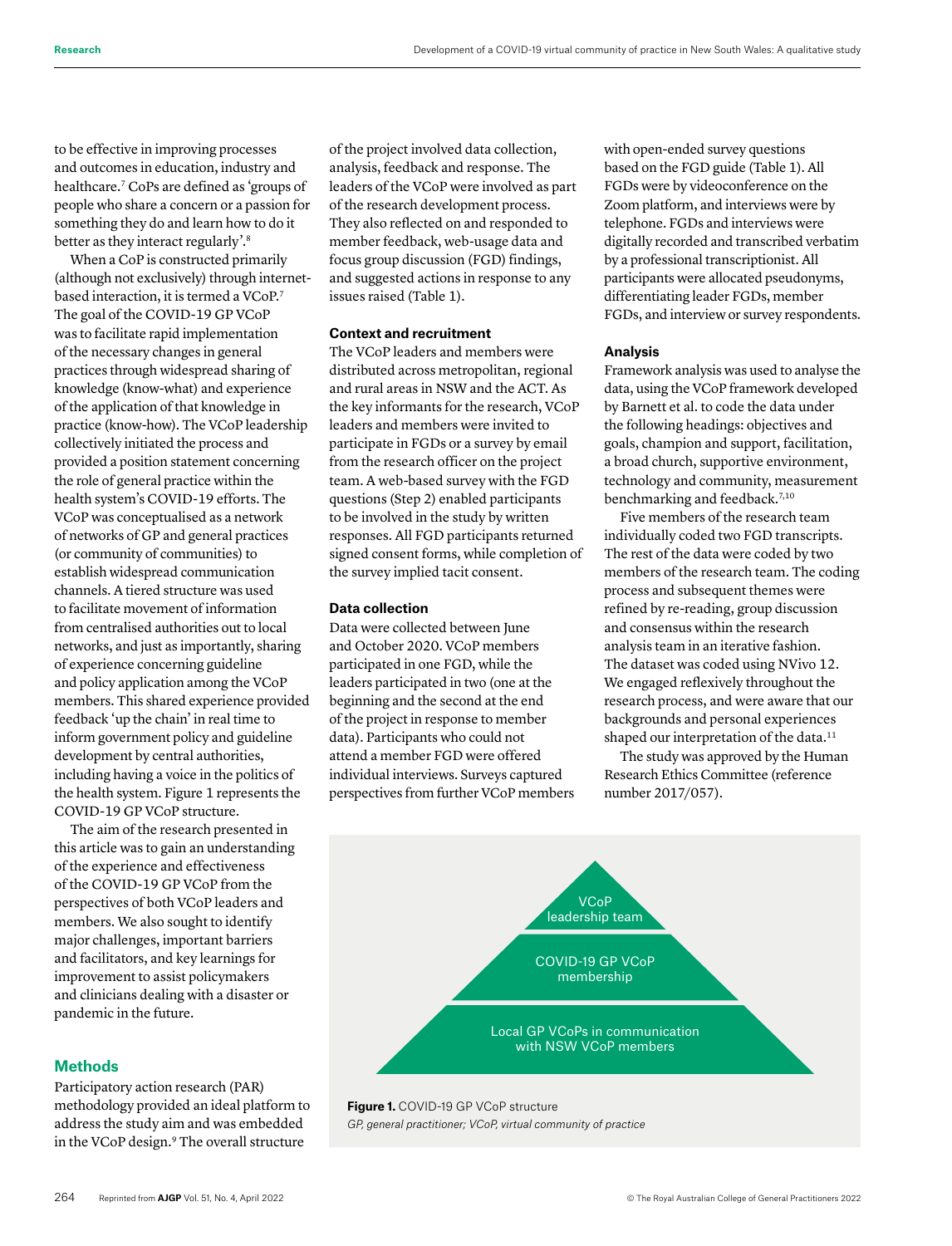### **Results**

The VCoP grew from initially 40 members to over 150 during the first 10 months of activity. Data were collected from a total of 36 participants (four leaders and 32 members). Two leader FGDs were held (two participants in each group) at

the beginning of the study, and one post FGD with four leaders in the group. Two member FGDs (two participants in one group and five in the other) were held at the beginning of the study. We also conducted two individual interviews, and 23 survey respondents (14 females and nine males)

| Table 1. Overall structure of the project |  |  |  |
|-------------------------------------------|--|--|--|
|-------------------------------------------|--|--|--|

| Step1                                                                                                                                                                                                           | <b>Focus group questions</b>                                                |  |  |  |
|-----------------------------------------------------------------------------------------------------------------------------------------------------------------------------------------------------------------|-----------------------------------------------------------------------------|--|--|--|
| The leadership group participated                                                                                                                                                                               | What were the motivations for establishing the VCoP?                        |  |  |  |
| in a baseline FGD to capture their<br>initial intents in forming the VCoP<br>and its intended function                                                                                                          | What are your expectations of the rollout of the VCoP?                      |  |  |  |
|                                                                                                                                                                                                                 | What do you perceive as the key facilitators?                               |  |  |  |
|                                                                                                                                                                                                                 | What do you perceive the major challenges will be?                          |  |  |  |
|                                                                                                                                                                                                                 | What do you perceive will be some of the key lessons?                       |  |  |  |
| Step <sub>2</sub>                                                                                                                                                                                               | <b>Focus group/interview/survey questions</b>                               |  |  |  |
| The VCoP member FGDs,                                                                                                                                                                                           | What were your motivations in joining the VCoP?                             |  |  |  |
| individual interviews and surveys<br>occurred three months after                                                                                                                                                | What were your expectations?                                                |  |  |  |
| initiation of the VCoP, and enabled                                                                                                                                                                             | What do you see as the key benefits of the VCoP?                            |  |  |  |
| sufficient time for practical<br>experience in the VCoP to<br>consolidate and enable reflective<br>discussion                                                                                                   | What do you see as the key challenges/areas for<br>improvement of the VCoP? |  |  |  |
|                                                                                                                                                                                                                 | What outcomes have you observed from the VCoP?                              |  |  |  |
|                                                                                                                                                                                                                 | Do you see the VCoP as sustainable? Why/why not?                            |  |  |  |
| Step 3                                                                                                                                                                                                          | <b>Focus group questions</b>                                                |  |  |  |
| Preliminary findings (from Steps 1                                                                                                                                                                              | What have been the key facilitators/major challenges?                       |  |  |  |
| and 2) were presented to the<br>leadership group for reflection.<br>This was followed by a second<br>leadership FGD to capture the<br>content of the reflections and<br>intended actions to improve<br>the VCoP | Have these changed over time? If so, in what way?                           |  |  |  |
|                                                                                                                                                                                                                 | What outcomes have you observed from the VCoP?                              |  |  |  |
|                                                                                                                                                                                                                 | What have been the key lessons?                                             |  |  |  |
|                                                                                                                                                                                                                 | What are your reflections on the feedback from VCoP<br>members?             |  |  |  |
|                                                                                                                                                                                                                 | What actions will you take in response to the feedback?                     |  |  |  |

*FGD, focus group discussion; VCoP, virtual community of practice*

answered open-ended questions based on the FGD guide (Table 1).

The participant sample in Table 2 shows variation by interview type, sex, age, years in medical practice, remoteness and socioeconomic status of practice area, $12,13$ and includes member and leaders. The leader group comprised two males and two females with senior roles in The Royal Australian College of General Practitioners (RACGP), academia and medical education.

The following provides an overview of the key themes identified within the seven VCoP framework headings and descriptors developed by Barnett et al.<sup>7</sup>

### **Objectives and goals**

VCoP leaders perceived that their responsibilities were to provide advocacy and support, and to share information, including evidence-based information, with their members. These views were shared by the members, many of whom were motivated to join the VCoP to gain timely access to evidence-based information and up-to-date guidelines that they could implement in their own practices and share within their own local groups and networks. Some members were also motivated to join because of their previous experiences with VCoPs, while others believed that it would provide them with much needed support, including mental health support, during the stressful COVID-19 period.

#### **Champion and support**

VCoP leaders and members recognised that the VCoP was a conduit that could

### **Table 2. Demographic characteristics of participants**

| <b>Interview type</b>      | <b>Sex</b> | Age                                                                                  | <b>Year of medical</b><br>school graduation                                                 | <b>Remoteness of practice</b><br><b>location (AGSC-RA)</b> | <b>SEIFA decile</b>                                                                 | <b>State</b>                    |
|----------------------------|------------|--------------------------------------------------------------------------------------|---------------------------------------------------------------------------------------------|------------------------------------------------------------|-------------------------------------------------------------------------------------|---------------------------------|
| $FGDs (n = 5):$            | 24 females | Median age:<br>49 years (range:<br>$32-69$ years)<br>Missing data:<br>3 participants | Median year of<br>graduation: 1996<br>(range: 1980-2016)<br>Missing data:<br>3 participants | RA 1: 23 participants<br>RA 2: 11 participants             | $SEIFA 1-5:$<br>18 practice<br>locations<br>SEIFA 6-10:<br>15 practice<br>locations | <b>NSW: 32</b><br>participants  |
| 11 participants            | 12 males   |                                                                                      |                                                                                             |                                                            |                                                                                     |                                 |
| Interviews:                |            |                                                                                      |                                                                                             | Missing data:<br>2 participants                            |                                                                                     | ACT:2<br>participants           |
| 2 participants             |            |                                                                                      |                                                                                             |                                                            |                                                                                     |                                 |
| Survey:<br>23 participants |            |                                                                                      |                                                                                             |                                                            |                                                                                     | Missing data:<br>2 participants |
|                            |            |                                                                                      |                                                                                             |                                                            | Missing data:                                                                       |                                 |
|                            |            |                                                                                      |                                                                                             |                                                            | 3 participants                                                                      |                                 |

*AGSC-RA, Australian Statistical Geographical Classification – Remoteness Area; FGD; focus group discussion; SEIFA, Socio-Economic Indexes for Areas (decile 1 most disadvantaged; decile 10 least disadvantaged)*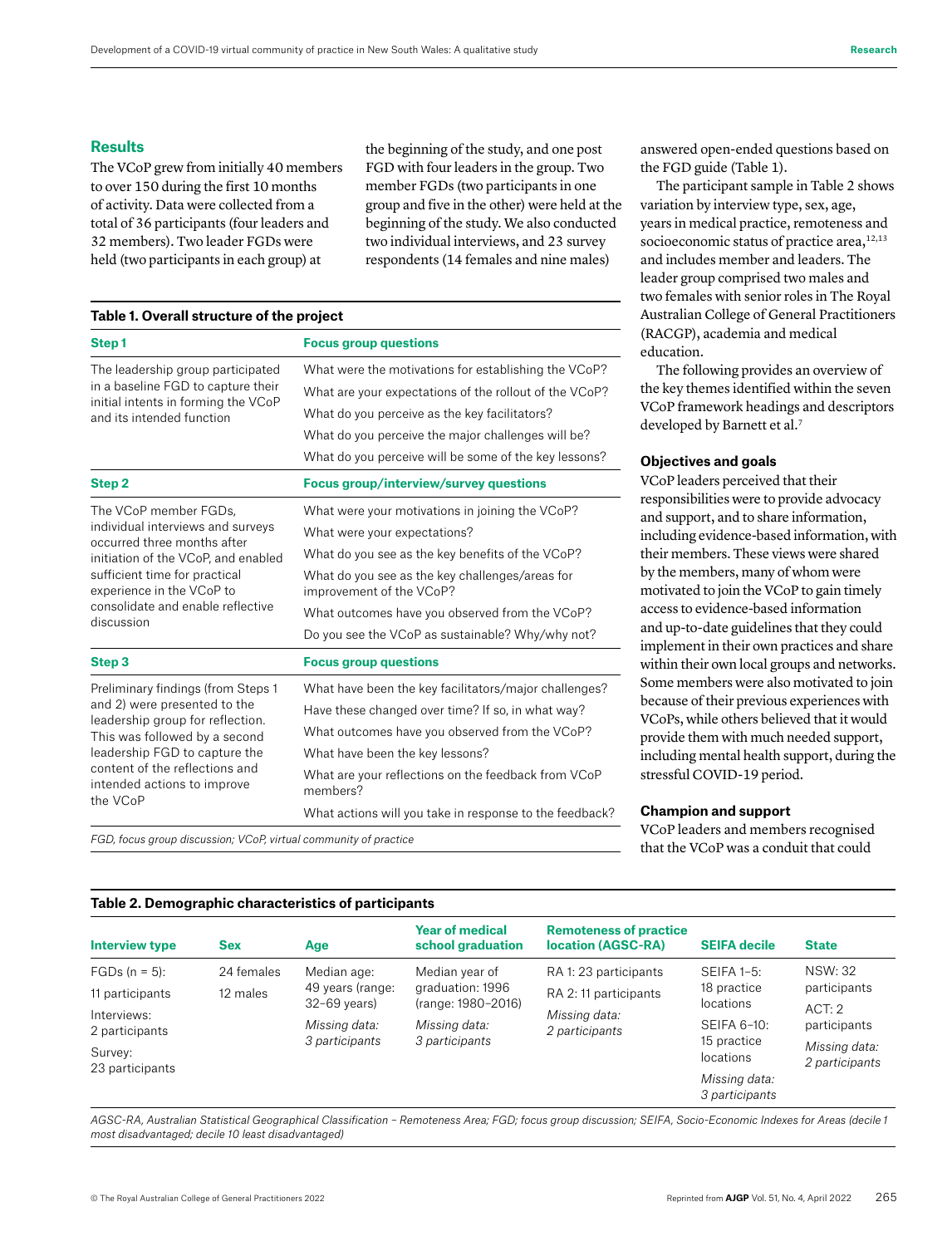be used to tap into statewide, regional and local knowledge, and to share this knowledge among relevant healthcare providers and agencies (eg RACGP, NSW Ministry of Health, Australian Medical Association [AMA], academics, politically active GPs and local health districts [LHDs]). The members trusted and respected their VCoP leaders, whom they saw as committed, driven and approachable stakeholder champions who gave GPs a voice by advocating for them across the health sector – that is, supporting members' legitimate role in the health system.

#### **Facilitation**

To help promote engagement and maintain standards, the leaders suggested that, as part of the VCoP set-up, it was important to consider leader and member expectations. They recognised the time and resource commitment needed to ensure member engagement. However, they acknowledged that the COVID-19 crisis had been an enabler and facilitator for the VCoP to be set up quickly and effectively engage members. In addition, both the leaders and the members felt that the VCoP facilitated communication between themselves and other key stakeholders about what worked, what did not work and how they were feeling.

#### **A broad church**

VCoP leaders and members appreciated that the VCoP included a diverse group of members with differing levels of seniority and additional expertise beyond mainstream general practice. They believed this to be advantageous because it helped connect and promote communications between GPs and multiple providers from across the state, which included Health Pathways (online guidance for GPs around pathways of care), LHDs, primary health networks (PHNs) and the aged care sector. Refer to Table 3 for exemplar participant quotes.

### **Supportive environment**

The members commented that the VCoP provided a positive, supportive environment that encouraged networking and participation. Members described

feeling a sense of togetherness, being listened to, and feeling reassured that they were all in it together and pulling in the same direction to achieve better outcomes for everyone. All of these aspects contributed to the positive nature of the VCoP.

## **Technology and community**

The VCoP leaders noted that the selection of Basecamp software for the VCoP's IT platform was based on its user-friendliness and ease of access.14 These sentiments were echoed by many of the members who found Basecamp to be a functional and practical platform for accessing

and sharing information. They also appreciated that the Basecamp set-up provided them with flexibility in their level of engagement with the VCoP, depending on their availabilities and different stress levels throughout the pandemic. However, several members described being overwhelmed with the amount and organisation of information on Basecamp, and suggested investigating an alternative, more intuitive platform.

Recognising that communities are more likely to share knowledge when there is a mixture of online activities, in addition to Basecamp, the VCoP leaders noted the importance of having

#### **Table 3. Participant quotes: Part 1**

**Objectives and goals and motivators:** Clear objectives provide members with responsibilities and motivate them to contribute more actively

*It was about the knowledge sharing … advocacy … the support roles and … trying to collate information from various authoritative sources.* [Leader FG1,P1]

*The motivation was … the social networking – communication channels for GPs, particularly in leadership positions across New South Wales ... to channel concern from the coalface through to the policymakers and initiators of change at New South Wales Health.* [Leader FG2, P2]

*To find out more information about issues regarding the COVID-19 response in a more rapid fashion … for application in our local setting.* [Survey P2]

**Champion and support:** The network needs to have an initial stakeholder champion, with stakeholder support

*We have a voice there, whereas we never did before.* [Leader FG2,P2]

*It's been a great opportunity for GPs to have direct input into management and feedback … especially in taking the issues raised upwards … It's been fantastic to see the people who've been enthusiastically involved actually getting a great response from people who need to respond to them and take their issues forward.* [Interview 2]

**Facilitation:** Facilitators promote engagement and maintain community standards

*I think that one of the prime facilitators is the GPs desire for information. And very much the early meetings, the information that [name] was able to provide that was really hot off the press, or current information, or perhaps tips about where the government might be moving, I think that was one of the really strong facilitators.* [Leader FG2,P1]

*It's nice to be in an environment where there seems to be a very common goal and expectation and behaviour.* [Member FG2,P5]

**A broad church:** Consider involving different, overlapping but not competing, professional groups, different organisations and external experts. However, make sure the church is not too broad

*The initial concept (of the VCoP) … was with breadth and depth…it was about knowledge gradients … with expertise across a whole lot of things, such as disaster responses, rural and regional issues, health pathways … and different GP positions.* [Leader post FG1,P2]

*It has been positive in getting some interaction happening around aged care ... we have had some involvement with the lead of aged care services in our region.* [Interview 2]

*FG, focus group; GP, general practitioner; P, participant; VCoP, virtual community of practice*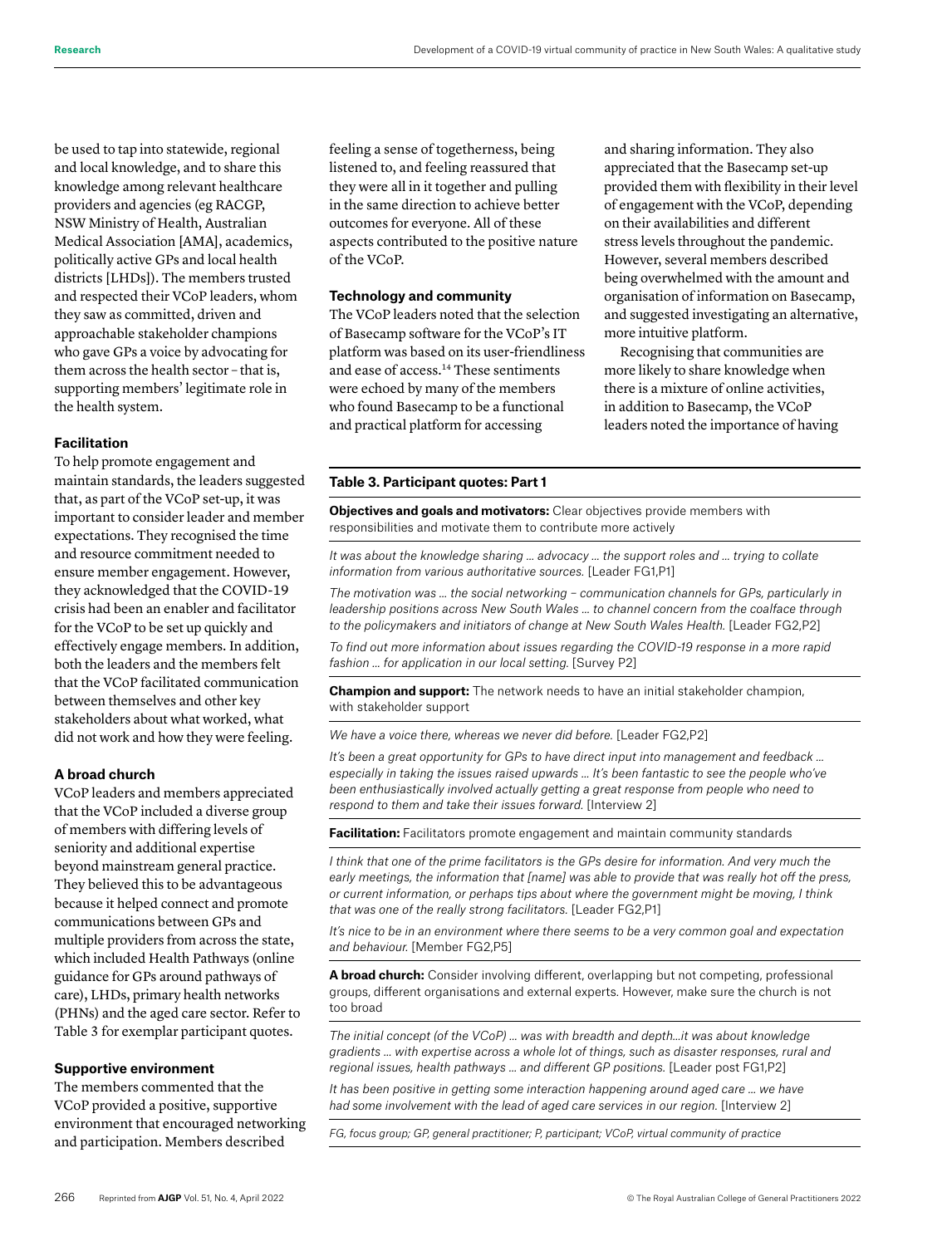synchronous engagement by including regular videoconference meetings. These meetings were appreciated by the VCoP members who perceived them to be community building and more personal than just receiving information via Basecamp.

# **Measurement benchmarking and feedback**

As part of this study, member feedback was provided to the VCoP leaders by the research team. However, it was acknowledged by the leaders that the VCoP was difficult to benchmark; in particular, the difficulty in ascertaining whether the VCoP facilitated the implementation of COVID-19-related guidelines and evidence within practices. They therefore suggested that potential benchmarking could be considered as a future strategy that could include advocacy activity as a measurement tool; member feedback regarding the ease of usability of the VCoP software and the information that was being provided; and a predefined measure of success, which could include member engagement. Refer to Table 4 for exemplar participant quotes.

# **Discussion**

Overall, the findings demonstrated that the NSW COVID-19 GP VCoP was highly valued by the leaders and the members involved in the study. It helped to bring sections of the GP community together from different parts of the state to engage in dialogue and information exchange to address the challenges posed by the COVID-19 pandemic. In keeping with previous research, members concurred that timely access to relevant and useful, evidence-based, up-to-date information was a key driver for joining the VCoP.15,16 Also, in congruence with the literature, members expressed a sense of togetherness and support in delivering outcomes for the community.<sup>17</sup> The virtual nature of the CoP (both synchronous and asynchronous) as a key supporting tool enabling knowledge sharing across communities has been previously reported.17,18 Beyond the well-described potential for knowledge

sharing, participants expressed that the communication channels, developed with a broad range of stakeholders, gave GP members an advocacy voice across the health sector. The two-way dissemination of information was a critical feature. Information was not only dispersed from top to bottom, but from grassroots to health sector leaders, allowing member perspectives to be available for consideration in health system and professional organisation responses to the pandemic. Thus, the VCoP empowered its members within the health system, a process facilitated by the feedback and reflection intrinsic to the PAR process.19 As opposed to an educational activity, the reciprocal nature of the VCoP information exchange blurred power relationships;

the members were empowered to have their voices heard, and the leaders' advocacy functions were empowered by the immediacy of the members' communication. This research describes an advocacy role for purposefully constructed health VCoPs that has not been widely articulated previously in the literature, particularly in general practice. Web-based forums are ubiquitous, and there are examples of professional group-based forums established specifically to assist with the COVID-19 response, including general practice in the UK.20 In addition, CoPs have been established to support the COVID-19 response in public health in the USA,<sup>21</sup> data sharing in the Asia Pacific<sup>22</sup> and clinical craft groups in NSW, Australia.23

#### **Table 4. Participant quotes: Part 2**

**Supportive environment:** Health VCoPs should promote a supportive and positive culture that is both safe for members, and encouraging of participation

It has broken down a whole lot of silos of communication. So a whole lot of people that weren't *previously communicating have been brought together … that is extraordinary.* [Leader FG2,P2]

*I find the whole thing quite emotionally supportive.* [Member FG2,P4]

*Everyone seems to be pulling in that same direction and everything is improvement focused*  and reflective ... It ticked boxes I didn't know even know I had boxes to tick. [Member FG2,P5]

**Technology and community:** Online CoPs should ensure ease of use and access, along with asynchronous communication. Communities are more likely to share knowledge when there is a mixture of online and face-to-face meetings, members self-select, and both passive and active users are encouraged

*It has actually been a lot easier than I had anticipated … there's been very little complaint about the technology.* [Leader FG1,P1]

*Keeping up with vast amount of discussion takes significant amounts of time … Basecamp is a reasonable platform for the discussion, although I wonder if there are other platforms that would be more intuitive to navigate.* [Survey P8]

*I've found them (Zoom meetings) quite good actually for personalising it all …That's been really very inclusive and I've enjoyed those Zoom meetings.* [Member FG2,P1]

**Measurement benchmarking and feedback:** Health VCoPs should consider measurement as a factor in their design, including benchmarking and feedback

*Really hard to know what outcomes (implementation of evidence-practice guidelines) have been achieved … I don't really have a sense of whether the VCoP facilitated that or not. The other one though is the advocacy, and I get a sense that it's been reasonably successful.*  [Leader FG1,P1]

*It would be quite nice to be able to feedback … to the (VCoP) community … This is how often people are using it. This is how many posts and views and all that kind of stuff … I think sometimes that just helps people to have some sense of buying into the success of community or not.* [Leader FG1,P2]

*CoPs, communities of practice; FG, focus group; GP, general practitioner; P, participant; VCoP, virtual community of practice*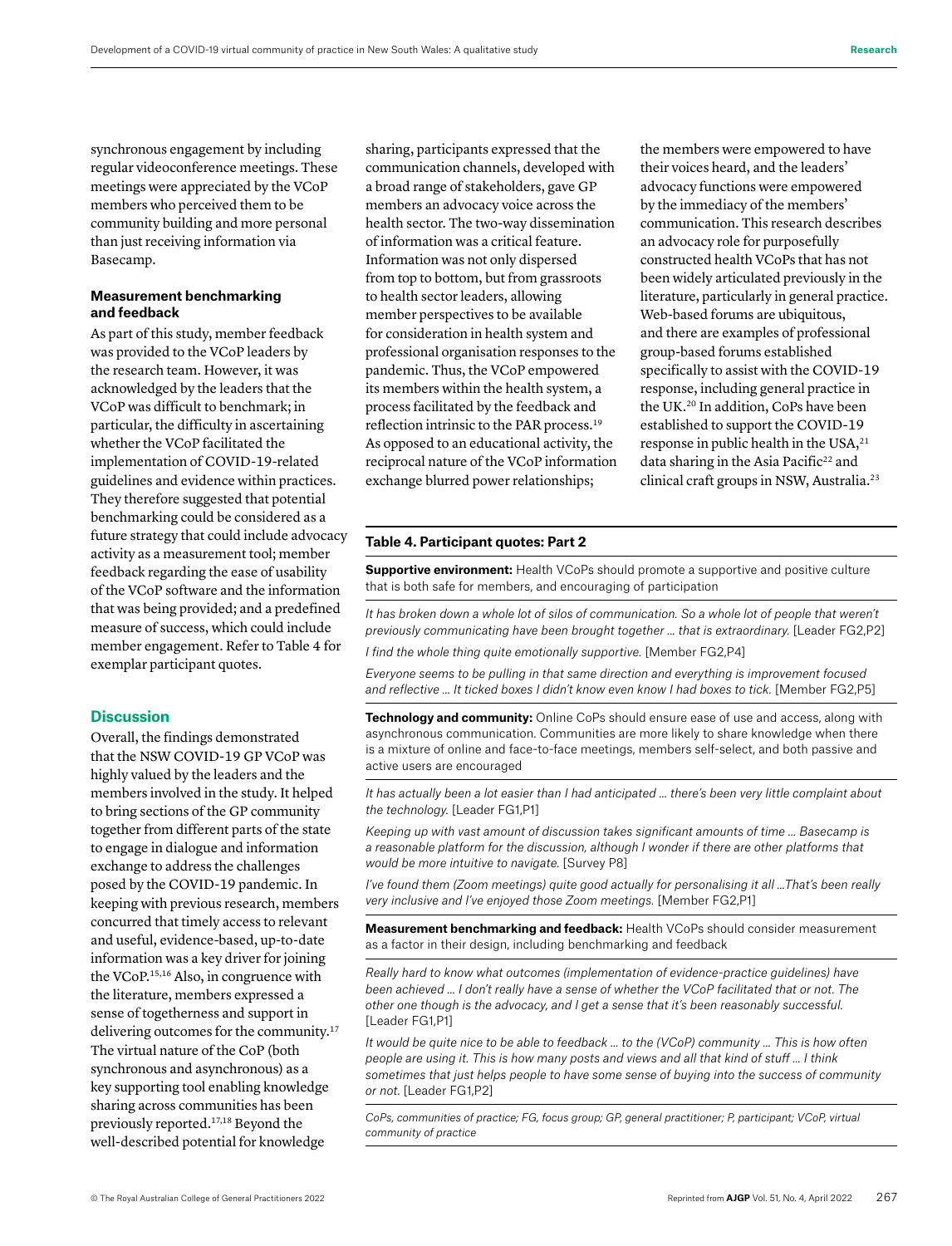This description of the NSW COVID-19 GP VCoP provides a unique insight into a pandemic-specific VCoP sitting alongside, and simultaneously interacting with, existing organisational structures, such as the RACGP, NSW Ministry of Health, AMA, PHNs and LHDs.

The uptake of the VCoP appeared to be facilitated by an external, urgent need in the rapidly changing work environment generated by the COVID-19 pandemic. While enhancing the growth of the VCoP, the rapid design and set-up contributed to weaknesses identified as part of the research process. In the leadership group reflection FGD, the main areas identified for improvement of the VCoP were in benchmarking and feedback to members. This was partly due to difficulty in deriving usage data from the software selected, but also due to not defining objective success markers at the VCoP set-up. Barriers identified included the need to assimilate the very large amount of information that the VCoP generated and some technical limitations in the software platform.

Previous research has identified that the success of VCoPs is reliant on the availability and time commitment of the leaders.24 This raises concerns for the sustainability of this online community, which is maintained on a volunteer basis. However, given that the VCoP has maintained member engagement over a period extending to 12 months, it could be argued that it has been an effective way for GPs to communicate during a crisis when need and motivation were high. The extent to which it has enabled GPs to implement and comply with best evidence information and guidelines is not known.

The findings from the study need to be interpreted in light of its limitations. The data are based on one VCoP based in NSW/ACT and might not be broadly translated to other jurisdictions. It is also possible that enthusiastic participants in the VCoP were more likely to undertake FGD, interviews or surveys, providing a biased account of experiences. Nonetheless, the study provides a useful description of a rapidly deployable and scalable means of bi-directional knowledge translation during a health crisis. It is anticipated that context-specific health VCoPs will be deployed in the future at times of significant need for rapid adaptation and information transfer. Indeed, the VCoP continues to provide a mechanism for aiding implementation of the rollout of COVID-19 immunisation in NSW general practices. In addition to previously well-described attributes of successful VCoPs,<sup>7</sup> our study suggests that building an effective political advocacy role for a VCoP contributes to the uptake and participation by members. We also recommend establishing effective means of feedback to members concerning VCoP activity, benchmarking the usefulness for implementation of evidence into practice and definitions for success at the establishment phase of a VCoP. Future research is required to understand the extent to which such VCoPs are instrumental in gaining advocacy outcomes, enhance clinical practice or foster resilience among members during a health crisis. The findings also highlight the need for further research into the role of networks in addressing power relations within the structural organisation of the health system and primary care.

#### **Authors**

Judy Mullan PhD, FSHPA, BA, BPharm, Academic Director – Research and Critical Analysis, School of Medicine, University of Wollongong, Wollongong, NSW Christine Metusela BA (Hons), PhD, Research Fellow, School of Medicine, University of Wollongong, Wollongong, NSW

Michelle Guppy MBBS, FRACGP, MPH, Associate Professor of General Practice, School of Rural Medicine, University of New England, Armidale, NSW Dimity Pond MBBS, FRACGP, PhD, Professor of General Practice, University of Newcastle, Newcastle, NSW

Rowena Ivers MBBS, MPH, PhD, FRACGP, Academic Leader – Community-Based Health Education and Chair of Phase 3, School of Medicine, University of Wollongong, Wollongong, NSW

Rebekah Hoffman MBBS, BSci (OT), MPH, MSurg, MSpMed, GDAAD, GAICD, DCH, FRACGP, Senior Lecturer, University of Wollongong, Wollongong, NSW Joel Rhee BSc (Med), MBBS (Hons), GCULT, PhD,

FRACGP, Associate Professor of General Practice, School of Medicine, University of Wollongong, Wollongong, NSW

Charlotte Hespe MBBS (Hons), DCH (Lon), FRACGP, FAICD, GCUT (UNDA), Head of General Practice and Primary Care Research, University of Notre Dame, Sydney, NSW

Anne Davis BSc (Hons), MBA, RACGP NSW & ACT Faculty Manager, Sydney, NSW

Stephen Barnett BMed, DCH, MRCGP, FRACGP, PhD, Clinical Associate Professor, School of Medicine, University of Wollongong, Wollongong, NSW

Andrew Bonney MBBS, MFM (Clin), PhD, FRACGP, Roberta Williams Chair of General Practice, Graduate School of Medicine, University of Wollongong, Wollongong, NSW; Illawarra Health and Medical Research Institute, Wollongong, NSW

Competing interests: RI and JR are members of the *Australian Journal of General Practice* Editorial Advisory Committee. SB is Director and owner of Medcast, a medical education company that delivers education based around Communities of Practice theory. Funding: None.

Provenance and peer review: Not commissioned, externally peer reviewed.

Correspondence to:

abonney@uow.edu.au

#### **Acknowledgements**

The authors would like to acknowledge the kind assistance of Ms Alyssa Horgan and Ms Lydia Drury for research support for this article.

#### **References**

- 1. World Health Organization. Director-General's statement on IHR Emergency Committee on Novel Coronavirus (2019-nCoV). Geneva, CH: WHO, 2020. Available at www.who.int/ dg/speeches/detail/who-director-generals-statement-on-ihr-emergency-committeeon-novel-coronavirus-(2019-ncov) [Accessed 9 March 2021].
- 2. Australian Government Department of Health COVID-19 National Incident Room Surveillance Team. COVID-19, Australia: Epidemiology report 10: Reporting week ending 23:59 AEST 5 April 2020. Available at www1.health.gov. au/internet/main/publishing.nsf/Content/ C50CAE02452A48A7CA2587320081F7BF/\$File/ covid 19 australia epidemiology report 10 reporting\_week\_ending\_23\_59\_aest\_5\_april\_2020. pdf [Accessed 9 March 2021].
- 3. Thevarajan I, Buising KL, Cowie BC. Clinical presentation and management of COVID-19. Med J Aust 2020;213(3):134–39. doi: 10.5694/ mja2.50698.
- 4. Kearon J, Risdon C. The role of primary care in a pandemic: Reflections during the COVID-19 pandemic in Canada. J Prim Care Community Health 2020;11:2150132720962871. doi: 10.1177/2150132720962871.
- 5. Majeed A, Maile EJ, Bindman AB. The primary care response to COVID-19 in England's National Health Service. J R Soc Med 2020;113(6):208–10. doi: 10.1177/0141076820931452.
- 6. Greenhalgh T, Robert G, Macfarlane F, Bate P, Kyriakidou O. Diffusion of innovations in service organizations: Systematic review and recommendations. Milbank Q;82(4):581–629. doi: 10.1111/j.0887-378X.2004.00325.x.
- 7. Barnett S, Jones SC, Bennett S, Iverson D, Bonney A. General practice training and virtual communities of practice – A review of the literature. BMC Fam Pract 2012;13:87. doi: 10.1186/1471-2296-13-87.
- 8. Wenger E. Communities of practice: A brief introduction. Alexandria, VA: National Science Foundation, 2011. Available at https://scholarsbank.uoregon.edu/xmlui/ bitstream/handle/1794/11736/A%20brief%20 introduction%20to%20CoP.pdf?sequence=1 [Acessed 9 March 2021].
- 9. Morrison B, Lilford R. How can action research apply to health services? Qual Health Res 2001;11(4):436–49. doi: 10.1177/104973201129119235.